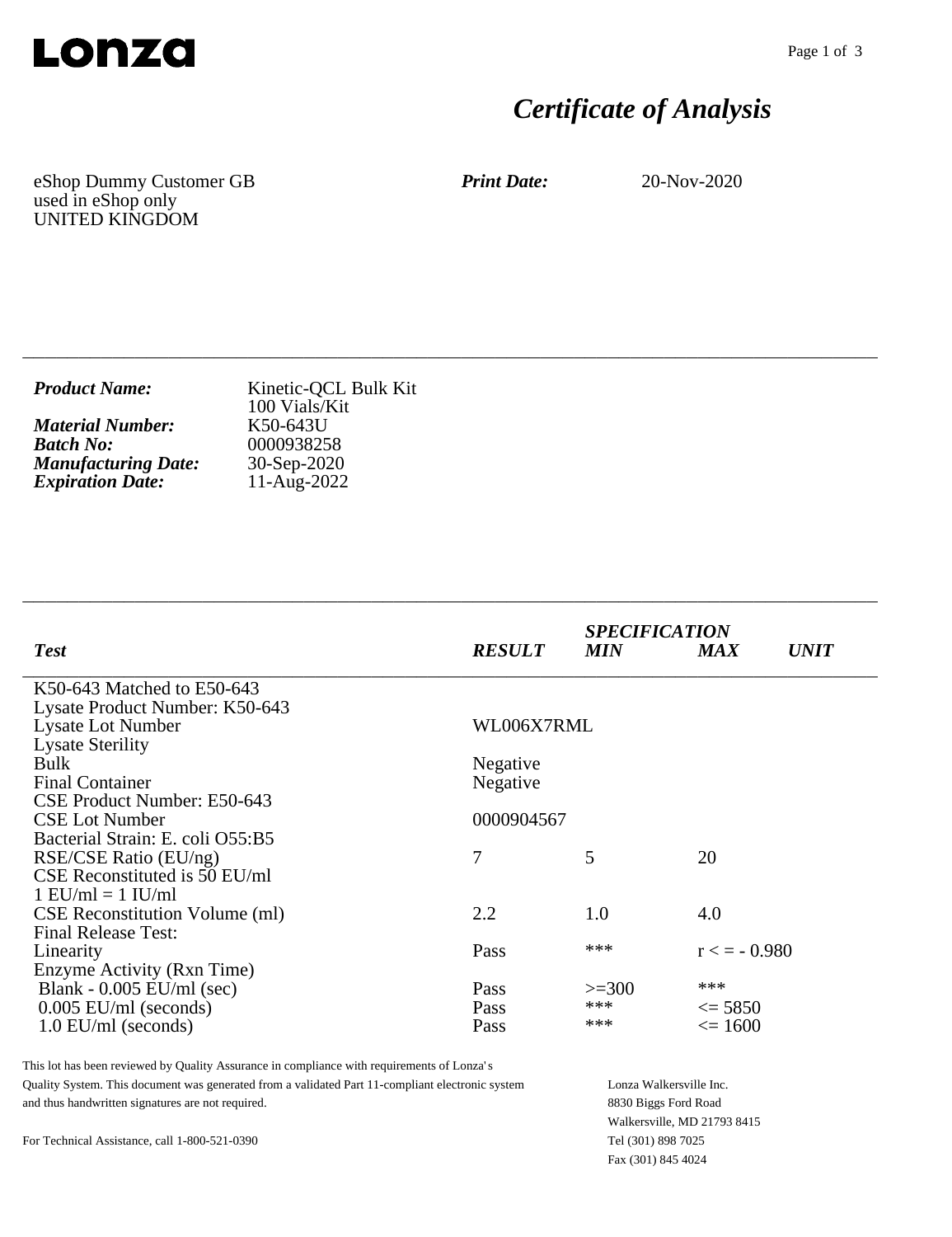

## *Certificate of Analysis*

eShop Dummy Customer GB used in eShop only UNITED KINGDOM

*Print Date:* 20-Nov-2020

| <b>Product Name:</b>       | Kinetic-QCL Bulk Kit<br>100 Vials/Kit |
|----------------------------|---------------------------------------|
| <b>Material Number:</b>    | K50-643U                              |
| <b>Batch No:</b>           | 0000938258                            |
| <b>Manufacturing Date:</b> | $30-Sep-2020$                         |
| <b>Expiration Date:</b>    | $11-Aug-2022$                         |

\_\_\_\_\_\_\_\_\_\_\_\_\_\_\_\_\_\_\_\_\_\_\_\_\_\_\_\_\_\_\_\_\_\_\_\_\_\_\_\_\_\_\_\_\_\_\_\_\_\_\_\_\_\_\_\_\_\_\_\_\_\_\_\_\_\_\_\_\_\_\_\_\_\_\_\_

| <b>Test</b>                  | <b>RESULT</b> | <b>SPECIFICATION</b><br><b>MIN</b> | MA X              | UNIT |
|------------------------------|---------------|------------------------------------|-------------------|------|
| Coefficient of Variation (%) | Pass          | ***                                | $\epsilon = 10\%$ |      |

\_\_\_\_\_\_\_\_\_\_\_\_\_\_\_\_\_\_\_\_\_\_\_\_\_\_\_\_\_\_\_\_\_\_\_\_\_\_\_\_\_\_\_\_\_\_\_\_\_\_\_\_\_\_\_\_\_\_\_\_\_\_\_\_\_\_\_\_\_\_\_\_\_\_\_\_

#### **Additional Information:**

The FDA has stated that the use of a Certificate of Analysis exempts a firm from having to perform the RSE/CSE comparison in their own laboratories. However, firms should understand exactly how the LAL manufacturer performs the test. The procedure detailed below represents the test method currently used at Lonza. Duplicate samples from independent endotoxin dilution series are prepared from four (4) separate vials of test CSE. These samples are tested against an endotoxin standard curve prepared from the RSE with the specified lot of LAL reagent. The predicted potency, adjusted for dilution, for each CSE dilution falling within the limits of the RSE standard curve is determined. The overall average potency of all such CSE dilutions is used to determine the reconstitution volume to yield an endotoxin solution containing 50 EU/ml.

The Blank - 0.005 EU/ml result is an average of the vials tested.

### **Leah Baltos**

Electronically signed by Leah Baltos Date: 01-OCT-2020 14:45:05 EST RELEASE ( Inspection Lot: Usage Decision )

This lot has been reviewed by Quality Assurance in compliance with requirements of Lonza's Quality System. This document was generated from a validated Part 11-compliant electronic system and thus handwritten signatures are not required.

Lonza Walkersville Inc. 8830 Biggs Ford Road Walkersville, MD 21793 8415 Tel (301) 898 7025 Fax (301) 845 4024

For Technical Assistance, call 1-800-521-0390